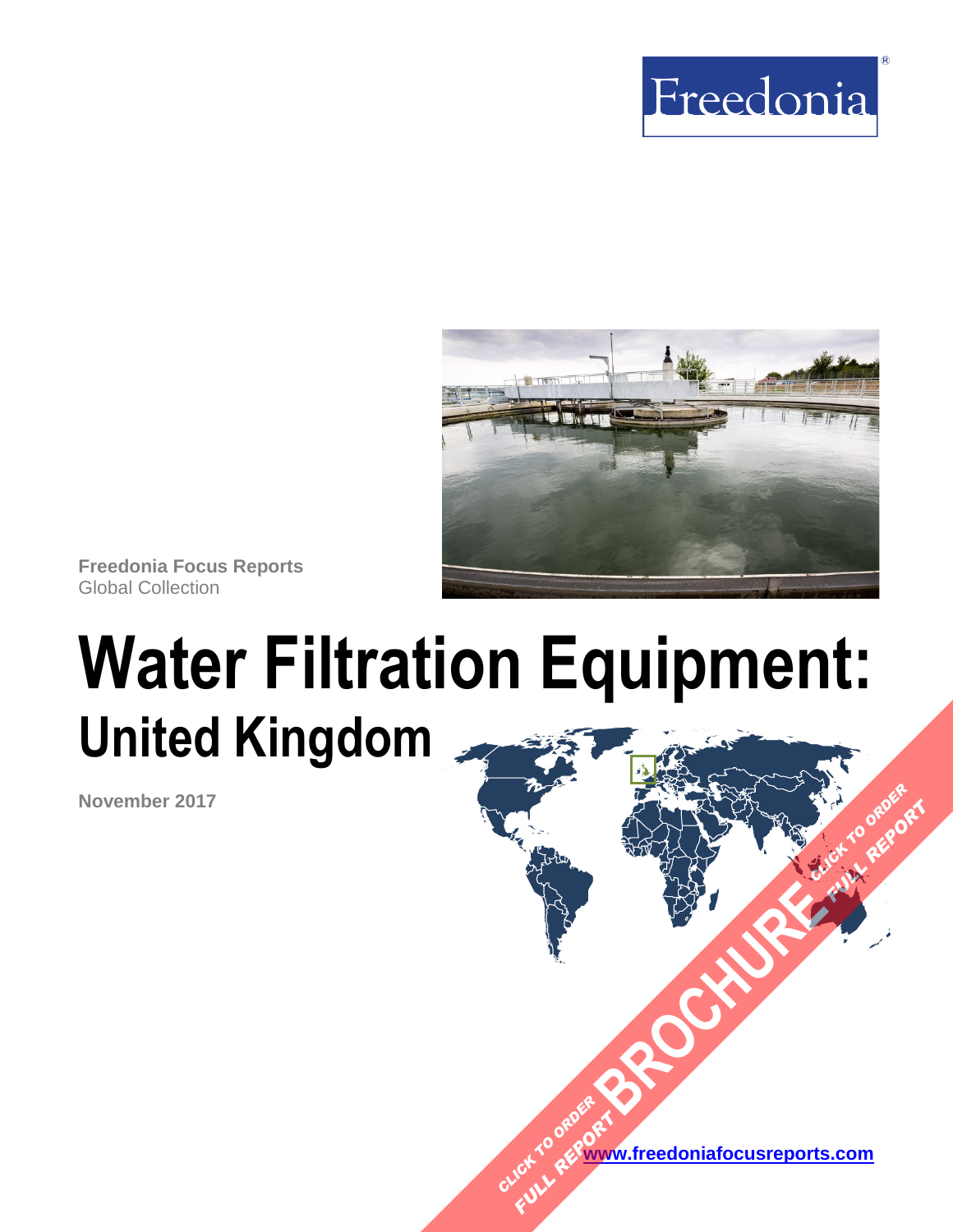# **Table of Contents**

| 1. Highlights                                 |    |
|-----------------------------------------------|----|
| 2. Market Environment                         | 4  |
| <b>Historical Trends</b>                      | 4  |
| Key Economic Indicators                       | 5  |
| <b>Water Treatment Overview</b>               | 6  |
| <b>Environmental &amp; Regulatory Factors</b> | 8  |
| <b>Regional Outlook</b>                       | 10 |
| 3. Segmentation & Forecasts                   | 12 |
| Products                                      | 12 |
| <b>Sand Filtration</b>                        | 13 |
| Cartridge Filtration                          | 14 |
| <b>Other Conventional Filtration</b>          |    |
| Microfiltration                               | 15 |
| <b>Reverse Osmosis</b>                        | 15 |
| Ultrafiltration                               | 16 |
| <b>Other Membranes</b>                        | 17 |
| Markets                                       | 18 |
| Municipal                                     | 19 |
| Manufacturing                                 | 20 |
| <b>Other Markets</b>                          | 20 |
| 4. Industry Structure                         | 23 |
| <b>Industry Characteristics</b>               | 23 |
| <b>Market Leaders</b>                         | 24 |
| <b>BWT</b>                                    | 24 |
| Ovivo                                         | 25 |
| Parker-Hannifin                               | 25 |
| 5. About This Report                          | 26 |
| Scope & Method                                | 26 |
| Sources                                       | 27 |
| <b>Industry Codes</b>                         | 27 |
| Resources                                     | 28 |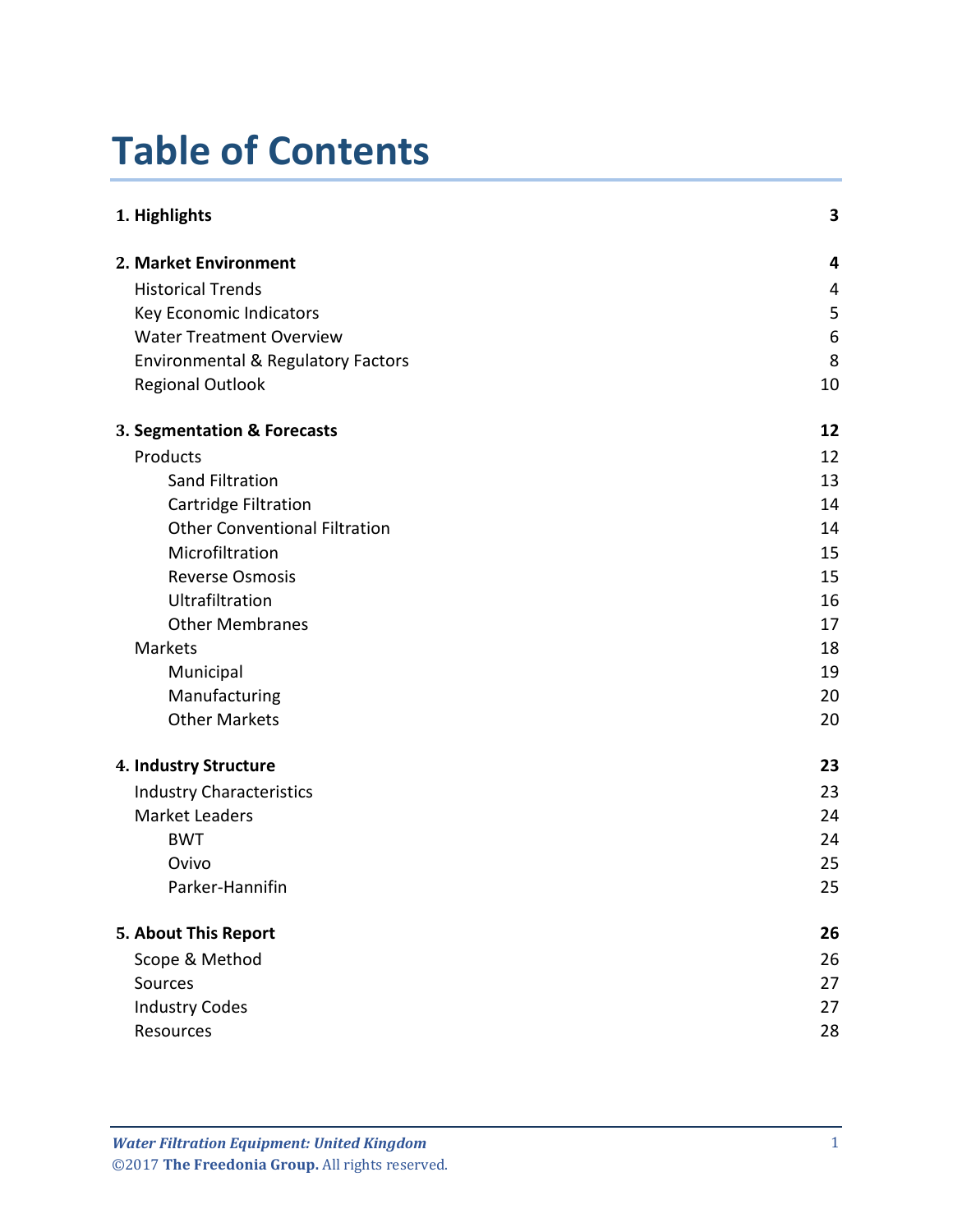# **List of Tables & Figures**

| Figure 1   UK: Key Trends in the Water Filtration Equipment Market, 2016 - 2021     | 3  |
|-------------------------------------------------------------------------------------|----|
| Figure 2   UK: Water Filtration Equipment Demand Trends, 2006 - 2016                | 4  |
| Table 1   UK: Key Indicators for Water Filtration Equipment Demand, 2006 - 2021     |    |
| (2015US\$ bil)                                                                      | 5  |
| Figure 3   Western Europe: Water Filtration Equipment Demand by Country, 2016       |    |
| $(\%)$                                                                              | 10 |
| Figure 4   UK: Water Filtration Equipment Demand by Product, 2006 - 2021 (US\$ mil) | 12 |
| Table 2   UK: Water Filtration Equipment Demand by Product, 2006 - 2021 (US\$ mil)  | 12 |
| Figure 5   UK: Water Filtration Equipment Demand by Product, 2006 - 2021 (%)        | 17 |
| Figure 6   UK: Water Filtration Equipment Demand by Market, 2006 - 2021 (US\$ mil)  | 18 |
| Table 3   UK: Water Filtration Equipment Demand by Market, 2006 - 2021 (US\$ mil)   | 18 |
| Figure 7   UK: Water Filtration Equipment Demand by Market, 2006 - 2021 (%)         | 22 |
| Table 4   UK: Key Suppliers to the Water Filtration Equipment Market                | 24 |
| Table 5   Industry Code Related to Water Filtration Equipment                       | 27 |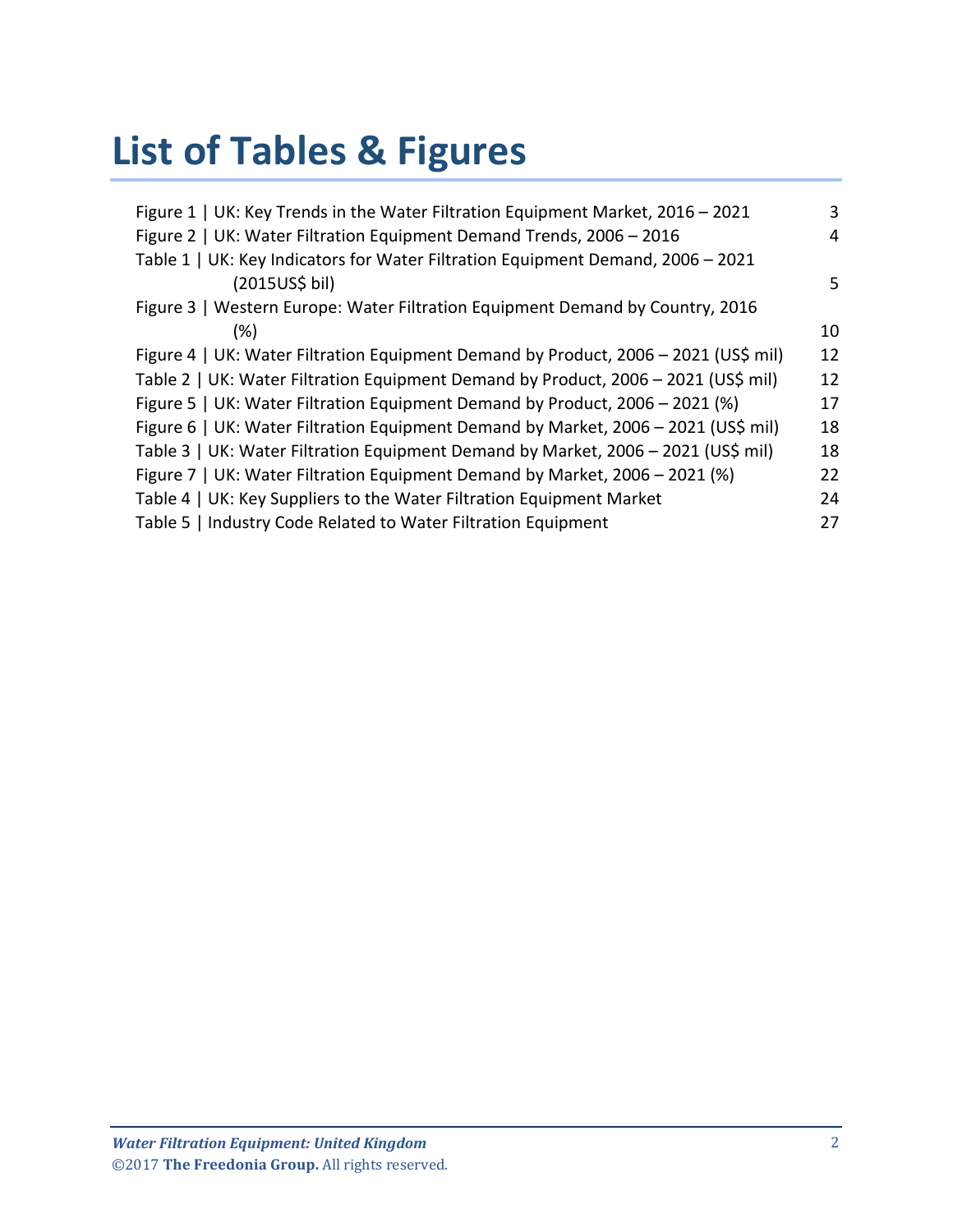# <span id="page-3-0"></span>**About This Report**

# <span id="page-3-1"></span>**Scope & Method**

This report forecasts to 2021 water filtration equipment demand in nominal US dollars at the manufacturer level in the UK. Total demand is segmented by product in terms of:

- sand filtration
- cartridge filtration
- other conventional filtration such as activated carbon, diatomaceous earth, garnet, kinetic degradation fluxion media, and non-activated anthracite coals
- microfiltration
- reverse osmosis
- ultrafiltration
- other membranes such as nanofiltration, pervaporation, and electrodialysis

Total demand is also segmented by market as follows:

- municipal
- manufacturing
- other markets such as aquaculture, commercial and residential, environmental remediation, mining, oil and gas, and power generation

To illustrate historical trends, total demand is provided in annual series from 2006 to 2016; the various segments are reported at five-year intervals for 2006, 2011, and 2016.

Excluded from the scope of this report are basic filtration screens, water treatment chemicals, other types of water treatment equipment such as disinfection equipment, and non-treatment equipment such as monitoring and metering systems, pipes and tanks, and pumps.

This report quantifies trends in various measures of growth and volatility. Growth (or decline) expressed as an average annual growth rate (AAGR) is the least squares growth rate, which takes into account all available datapoints over a period. The volatility of datapoints around a least squares growth trend over time is expressed via the coefficient of determination, or  $r^2$ . The most stable data series relative to the trend carries an  $r^2$  value of 1.0; the most volatile – 0.0. Growth calculated as a compound annual growth rate (CAGR) employs, by definition, only the first and last datapoints over a period. The CAGR is used to describe forecast growth, defined as the expected trend beginning in the base year and ending in the forecast year. Readers are encouraged to consider historical volatility when assessing particular annual values along the forecast trend, including in the forecast year.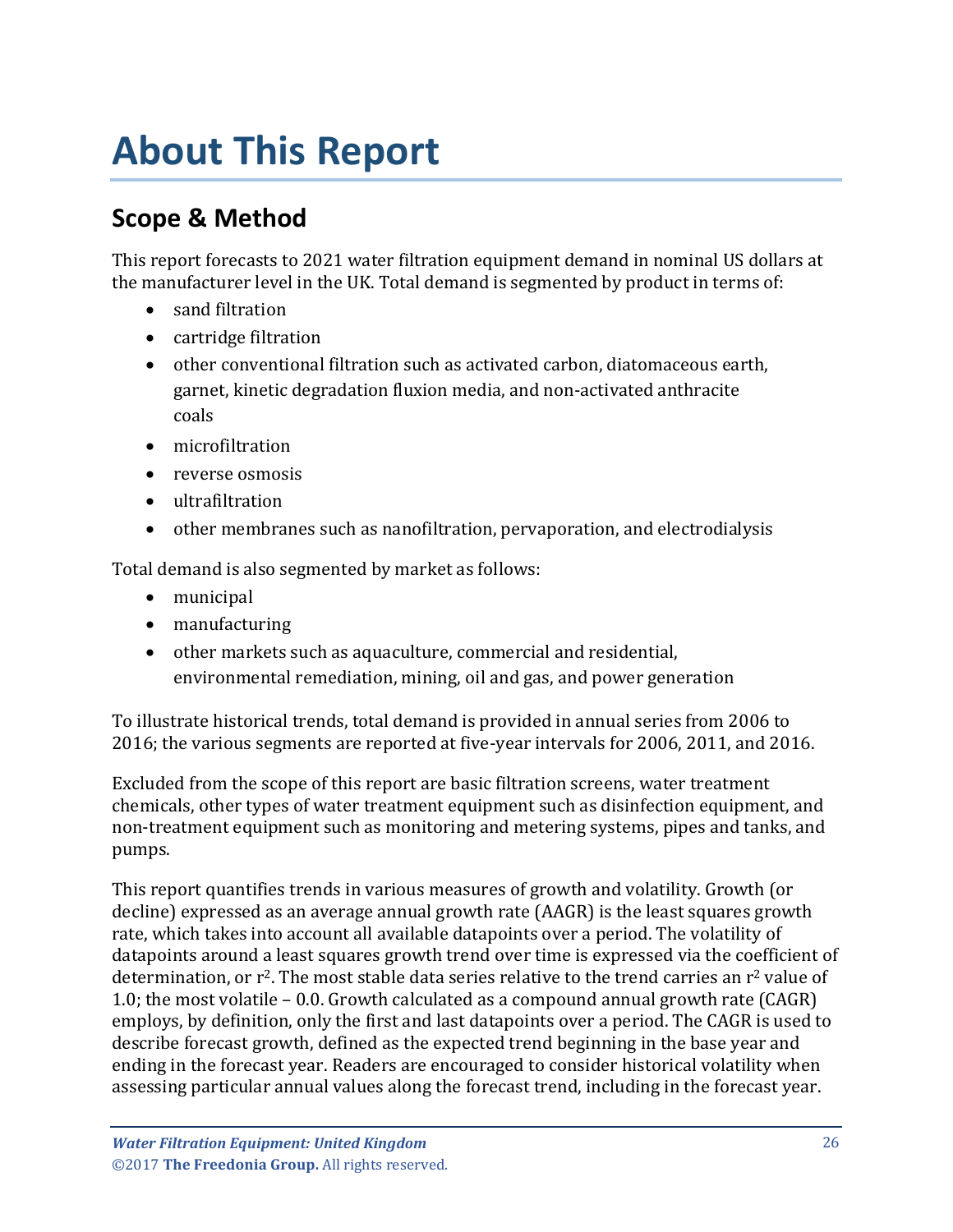#### **About This Report**

For any given historical year, US dollar amounts are obtained from values expressed in applicable local currency. These local currency values are converted to US dollars using a constant 2016 exchange rate. For forecast years, the US dollar amounts assume the same annual exchange rate as that prevailing in 2016. All figures cited are in US dollars unless otherwise specified.

Key macroeconomic indicators are also provided with quantified trends. Other various topics, including profiles of pertinent leading suppliers, are covered in this report. A full outline of report items by page is available in the Table of Contents.

### <span id="page-4-0"></span>**Sources**

*Water Filtration Equipment: United Kingdom* (FB70037) is based on *[Global Water Filtration](http://www.freedoniagroup.com/DocumentDetails.aspx?ReferrerId=FL-FOCUS&studyid=3568)  [Equipment Markets,](http://www.freedoniagroup.com/DocumentDetails.aspx?ReferrerId=FL-FOCUS&studyid=3568)* a comprehensive industry study published by The Freedonia Group. Reported findings represent the synthesis and analysis of data from various primary, secondary, macroeconomic, and demographic sources including:

- firms participating in the industry, and their suppliers and customers
- government/public agencies
- national, regional, and international non-governmental organizations
- trade associations and their publications
- the business and trade press
- indicator forecasts by The Freedonia Group
- the findings of other reports and studies by The Freedonia Group

Specific sources and additional resources are listed in the Resources section of this publication for reference and to facilitate further research.

## <span id="page-4-1"></span>**Industry Codes**

<span id="page-4-2"></span>

| Table 5   Industry Code Related to Water Filtration Equipment |                                             |  |
|---------------------------------------------------------------|---------------------------------------------|--|
| <b>HS Code</b>                                                | <b>Description</b>                          |  |
| 842121                                                        | Machinery; for filtering or purifying water |  |

Source: United Nations Statistics Division

# **Copyright & Licensing**

The full report is protected by copyright laws of the United States of America and international treaties. The entire contents of the publication are copyrighted by The Freedonia Group.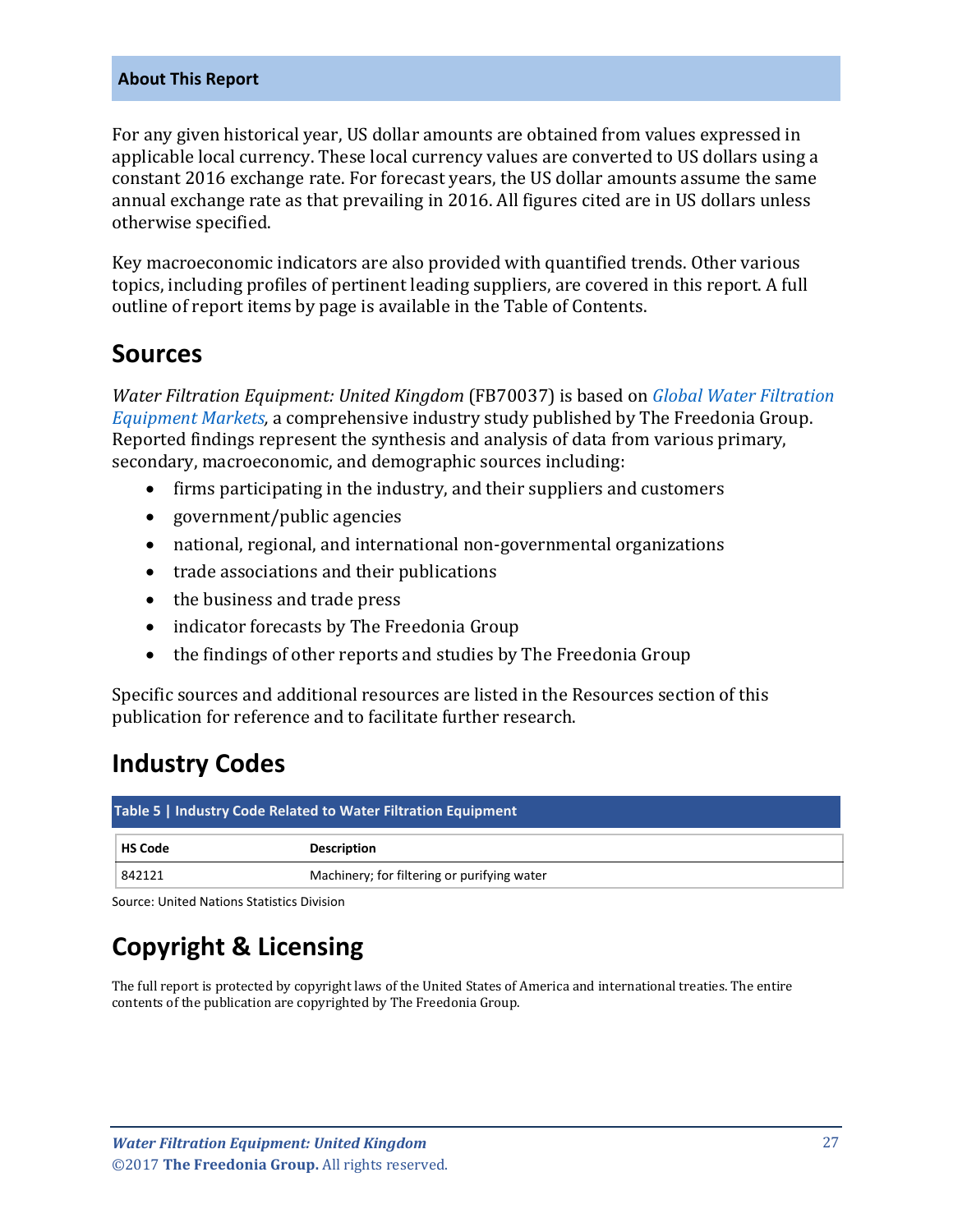### <span id="page-5-0"></span>**Resources**

#### **The Freedonia Group**

 *[Global Water Filtration Equipment Markets,](http://www.freedoniagroup.com/DocumentDetails.aspx?ReferrerId=FL-FOCUS&studyid=3568)* November 2017 **[Freedonia Industry Studies](http://www.freedoniagroup.com/Home.aspx?ReferrerId=FL-Focus)**  *[Global Industrial & Institutional Cleaning Chemicals](http://www.freedoniagroup.com/DocumentDetails.aspx?ReferrerId=FL-FOCUS&studyid=3575)*, October 2017  *[Global Water Disinfection Equipment Market](http://www.freedoniagroup.com/DocumentDetails.aspx?ReferrerId=FL-FOCUS&studyid=3563)*, August 2017  *[Global Water Treatment Chemicals Market,](http://www.freedoniagroup.com/DocumentDetails.aspx?ReferrerId=FL-FOCUS&studyid=3537)* June 2017  *[Drilling Fluids & Chemicals Market in the US,](http://www.freedoniagroup.com/DocumentDetails.aspx?ReferrerId=FL-FOCUS&studyid=3515)* May 2017  *[Global Air & Fluid Filters Market,](http://www.freedoniagroup.com/DocumentDetails.aspx?ReferrerId=FL-FOCUS&studyid=3443)* January 2017  *[Biocides Market in the US,](http://www.freedoniagroup.com/DocumentDetails.aspx?ReferrerId=FL-FOCUS&studyid=3457)* December 2016  *[Wood Preservative Market in the US,](http://www.freedoniagroup.com/DocumentDetails.aspx?ReferrerId=FL-FOCUS&studyid=3456)* November 2016  *[Activated Carbon,](http://www.freedoniagroup.com/DocumentDetails.aspx?ReferrerId=FL-FOCUS&studyid=3467)* October 2016  *[Specialty Surfactants,](http://www.freedoniagroup.com/DocumentDetails.aspx?ReferrerId=FL-FOCUS&studyid=3448)* August 2016  *[Solvents,](http://www.freedoniagroup.com/DocumentDetails.aspx?ReferrerId=FL-FOCUS&studyid=3429)* July 2016  *[Air & Fluid Filters,](http://www.freedoniagroup.com/DocumentDetails.aspx?ReferrerId=FL-FOCUS&studyid=3379)* April 2016  *[Corrosion Inhibitors,](http://www.freedoniagroup.com/DocumentDetails.aspx?ReferrerId=FL-FOCUS&studyid=3409)* April 2016  *[World Activated Carbon,](http://www.freedoniagroup.com/DocumentDetails.aspx?ReferrerId=FL-FOCUS&studyid=3404)* April 2016 **[Freedonia Focus Reports](https://www.freedoniafocusreports.com/redirect.asp?progid=89534&url=/)**  *[Activated Carbon: United States](https://www.freedoniafocusreports.com/Activated-Carbon-United-States-FF35050/) [Alkalies & Chlorine: United States](https://www.freedoniafocusreports.com/Alkalies-Chlorine-United-States-FF35010/) [Bottled Water: United States](https://www.freedoniafocusreports.com/Bottled-Water-United-States-FF10011/) [Global Demographics](https://www.freedoniafocusreports.com/Global-Demographics-FW95050/) [Global Water Disinfection Equipment](https://www.freedoniafocusreports.com/Global-Water-Disinfection-Equipment-FW35066/) [Global Water Treatment Chemicals](https://www.freedoniafocusreports.com/Global-Water-Treatment-Chemicals-FW35039/) [Industrial & Institutional Cleaning Chemicals: United Kingdom](https://www.freedoniafocusreports.com/pub/11575840.html) [Manufacturing: United States](https://www.freedoniafocusreports.com/Manufacturing-United-States-FF70032/) [Plumbing Fixtures & Fittings:](https://www.freedoniafocusreports.com/Plumbing-Fixtures-Fittings-United-Kingdom-FB60035/) United Kingdom [Water: United States](https://www.freedoniafocusreports.com/Water-United-States-FF95025/) [World Air & Fluid Filters](https://www.freedoniafocusreports.com/World-Air-Fluid-Filters-FW70012/)* **[Freedonia Custom Research](http://www.freedoniagroup.com/CustomResearch.aspx?ReferrerId=FL-Focus)**

#### **Trade Publications**

*Treatment Plant Operator Water & Wastes Digest Water & Wastewater Treatment Water Intelligence Online Water Online Water Quality Products*